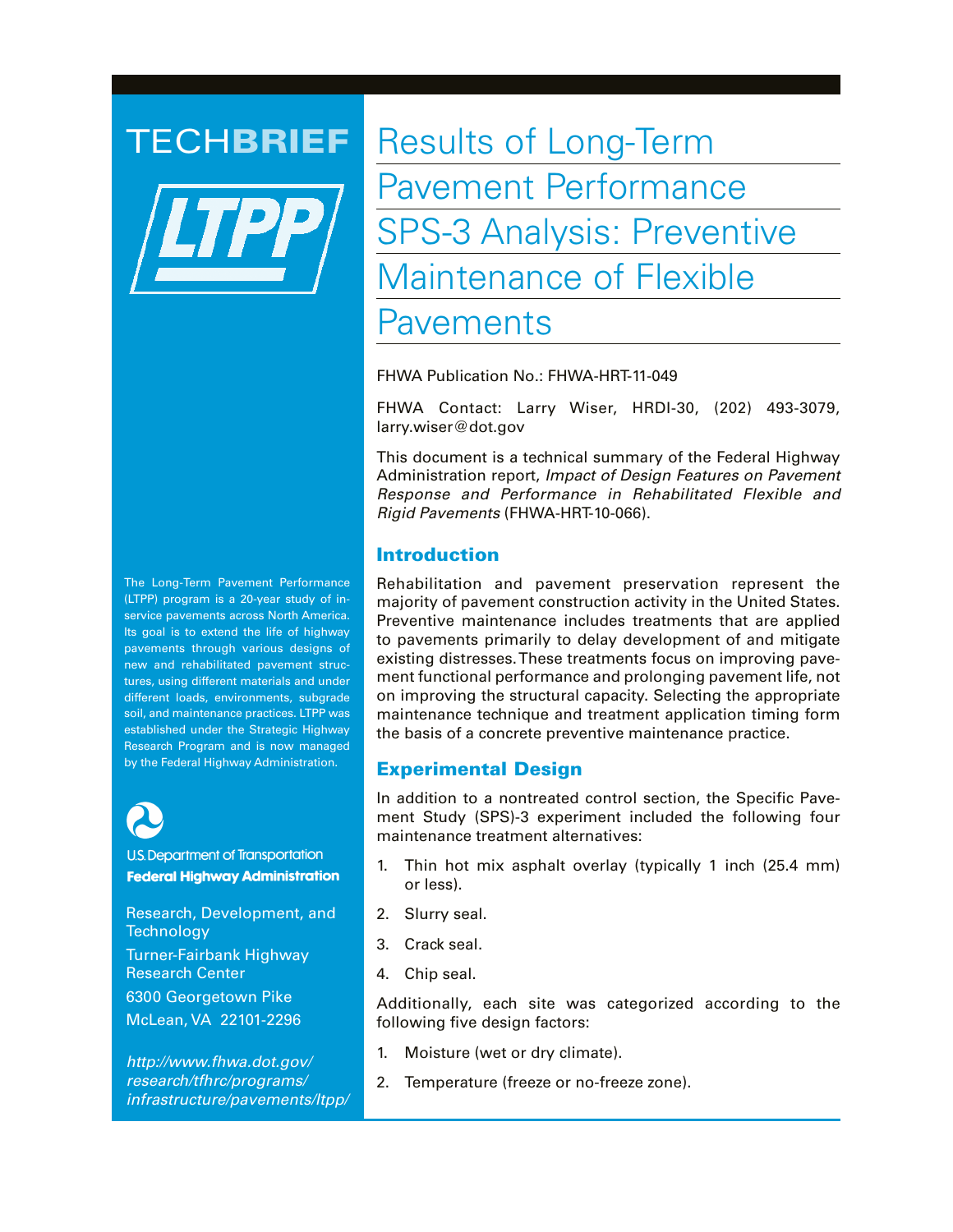- 3. Subgrade type (fine grained or coarse grained).
- 4. Traffic loading (low or high).
- 5. Existing pavement condition (good, fair, or poor).

This experimental design resulted in 48 different experimental combinations of factors. In total, 33 States and Canadian Provinces participated in the experiment, and 81 sites were constructed and monitored for the assessment.

### Performance Indicator

To evaluate the effectiveness of preventive maintenance treatments regarding the performance of pavement sections, the alternatives at each site were compared to each other and the control section using a set of performance measures developed from Long-Term Pavement Performance (LTPP) monitoring data. Performance was evaluated as the deterioration measured by fatigue cracking, rutting, and roughness using the International Roughness Index (IRI).

When selecting the performance indicator, the objective was to find a parameter that could represent the pavement performance over the monitoring period. The indicator also needed to provide a simple, stable, and comparable parameter that could minimize the effect of survey measurement errors. The selected indicator was the weighted average of the distress normalized over the monitoring period. The weighted average represents the total area under the distress versus time curve divided by the total time period between the first and last surveys. As such, it is a measure of pavement performance relative to the specific distress over the entire survey period, and it allows for comparisons of pavement sections monitored for different periods.

# Statistical Analysis Approach

The statistical test selected for the analysis was the Friedman test, which is a nonparametric test (distribution-free) for comparison of paired observations. Using paired observations, the performance of pavement sections subject to preventive maintenance treatments was compared to the performance of the

control sections without the treatment as well as to the different treatment types. The Friedman test was applied to all design factors (moisture, temperature, subgrade type, traffic loading, and existing condition) for each distress type. The values used were the weighted average distresses normalized for the analysis period. The results of the test were used to determine whether statistically significant differences existed in pavement performance between any pair of treatments.

# Analysis Results

SPS-3 pavement performance data were used to identify whether different climate conditions, subgrade material, traffic level, or initial pavement condition influences the effectiveness of a selected preventive maintenance treatment.

All four treatments were considered. The results showing preferred treatments based on pavement performance are presented in table 1 for different categories of design factors. The table summarizes the results of the statistical analysis for each distress type evaluated. Each cell represents a comparison between the treatments and the control section. When pavement performance for the treatment was found to be statistically significant compared to the control section, the treatment code was inserted in the cell. If no statistical significance was identified between the treatments and the control section, "None" was entered in the cell.

The overall results indicate that thin overlays and chip seals have superior performance, compared to slurry seal and crack seal. In the majority of the cases, the latter treatments had performance comparable to the control section.

### **Fatigue Cracking**

Chip seal and thin overlay are recommended treatments for freezing temperature zones, wet climates, and pavements with coarse subgrade. Under these conditions, chip seal performance was superior to thin overlay. If the pavement was initially in poor condition, both treatments were effective; however, thin overlay was superior compared to chip seal.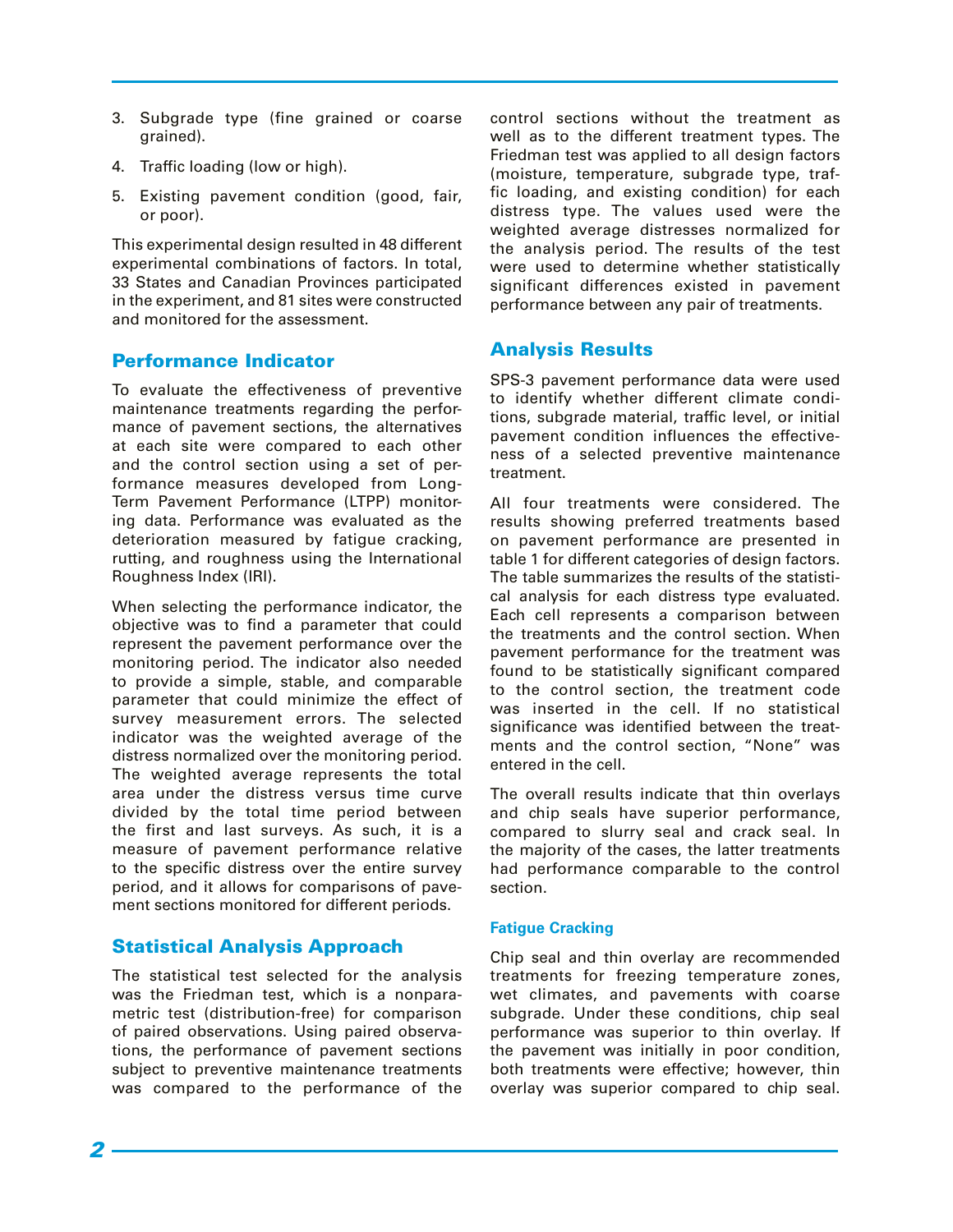| Table 1. Preferred treatments. |                                      |                    |                          |                      |           |                 |               |                |             |                           |      |           |
|--------------------------------|--------------------------------------|--------------------|--------------------------|----------------------|-----------|-----------------|---------------|----------------|-------------|---------------------------|------|-----------|
|                                |                                      | <b>Temperature</b> |                          | <b>Precipitation</b> |           | <b>Subgrade</b> |               | <b>Traffic</b> |             | <b>Pavement Condition</b> |      |           |
| <b>Distress</b>                | <b>Preferred</b><br><b>Treatment</b> | <b>Freeze</b>      | No<br><b>Freeze</b>      | Dry                  | Wet       | <b>Fine</b>     | <b>Coarse</b> | Low            | <b>High</b> | Good                      | Fair | Poor      |
| Fatigue<br>cracking            | 1st choice                           | <b>CH</b>          | CН                       | CН                   | <b>CH</b> | CН              | CН            | CН             | <b>CH</b>   | CН                        | None | TН        |
|                                | 2d choice                            | тн                 |                          |                      | тн        |                 | TН            | —              | <b>TH</b>   |                           | _    | <b>CH</b> |
| Rutting                        | 1st choice                           | тн                 | TН                       | TН                   | тн        | TН              | <b>TH</b>     | TН             | TН          | тн                        | TН   | TН        |
|                                | 2d choice                            | <b>CH</b>          | $\overline{\phantom{m}}$ | CН                   | –         | -               |               |                |             | -                         |      |           |
| Roughness                      | 1st choice                           | TН                 | None                     | None                 | None      | TН              | <b>TH</b>     | None           | <b>TH</b>   | None                      | None | TН        |

CH = Chip seal; TH = Thin overlay.

— Indicates that no data were available.

Note: Chip seal is not included as an option for roughness because it was never the preferred treatment method.

In no-freeze zones, dry climates, pavements with fine subgrade, low traffic conditions, and pavements initially in good condition, chip seal is the recommended treatment. For pavements in fair condition, none of the treatments were statistically superior to the control section.

#### **Rutting**

As shown in the table, thin overlay was an effective treatment option under all design circumstances with respect to rutting. As an alternative treatment, chip seal can be used in freeze zones and dry climatic regions.

### **Roughness**

Thin overlay is the only treatment that was found to delay roughness progression. It was effective in freeze zones, heavy trafficked roads, and pavements initially in poor condition. Subgrade material and precipitation were not found to be the determinant factors. None of the treatments performed statistically different from the control section in no-freeze zones, on low traffic roads, or on pavements in good or fair conditions with respect to roughness.

### **Timing**

One of the basic questions when planning preventive maintenance is when to implement it. Some pavements may be too deteriorated for effective repair and maintenance. The SPS-3 analysis consisted of comparing the performance of sections submitted to treatments at different preexisting levels of distress and conducting hypothesis testing to find if there were differences in performance. It was found that thin overlay can only perform better

compared to other treatments if the IRI level is higher than 7.34 ft/mi (1.39 m/km). For lower IRI levels, the sections performed similarly, and there was no advantage of applying thin overlays.

When comparing the effect of timing on rutting, regardless of the level of preexisting rutting, thin overlays outperformed the other treatments, followed by chip seal. For cracking, thin overlays and chip seals outperformed the other treatments and the control section, when the initial cracking was lower than 232.13 ft<sup>2</sup>/mi (13.4 m<sup>2</sup>/km). For higher levels of cracking, every treatment outperformed the control section, with chip seal being the best, followed by thin overlay.

### Conclusions

Based on the analysis of LTPP SPS-3 sites, the following conclusions were drawn:

- Thin overlay and chip seal were more effective than slurry seal and crack seal treatments and performed better than the control section for fatigue cracking.
- **•** Thin overlay mitigated and slowed the progression of rutting under all circumstances. There were no significant differences between slurry seal, crack seal, and the control with respect to rutting.
- Chip seal effectively reduced the development of rutting in no-freeze zones and wet regions.
- Only thin overlay was effective in mitigating and delaying the progression of